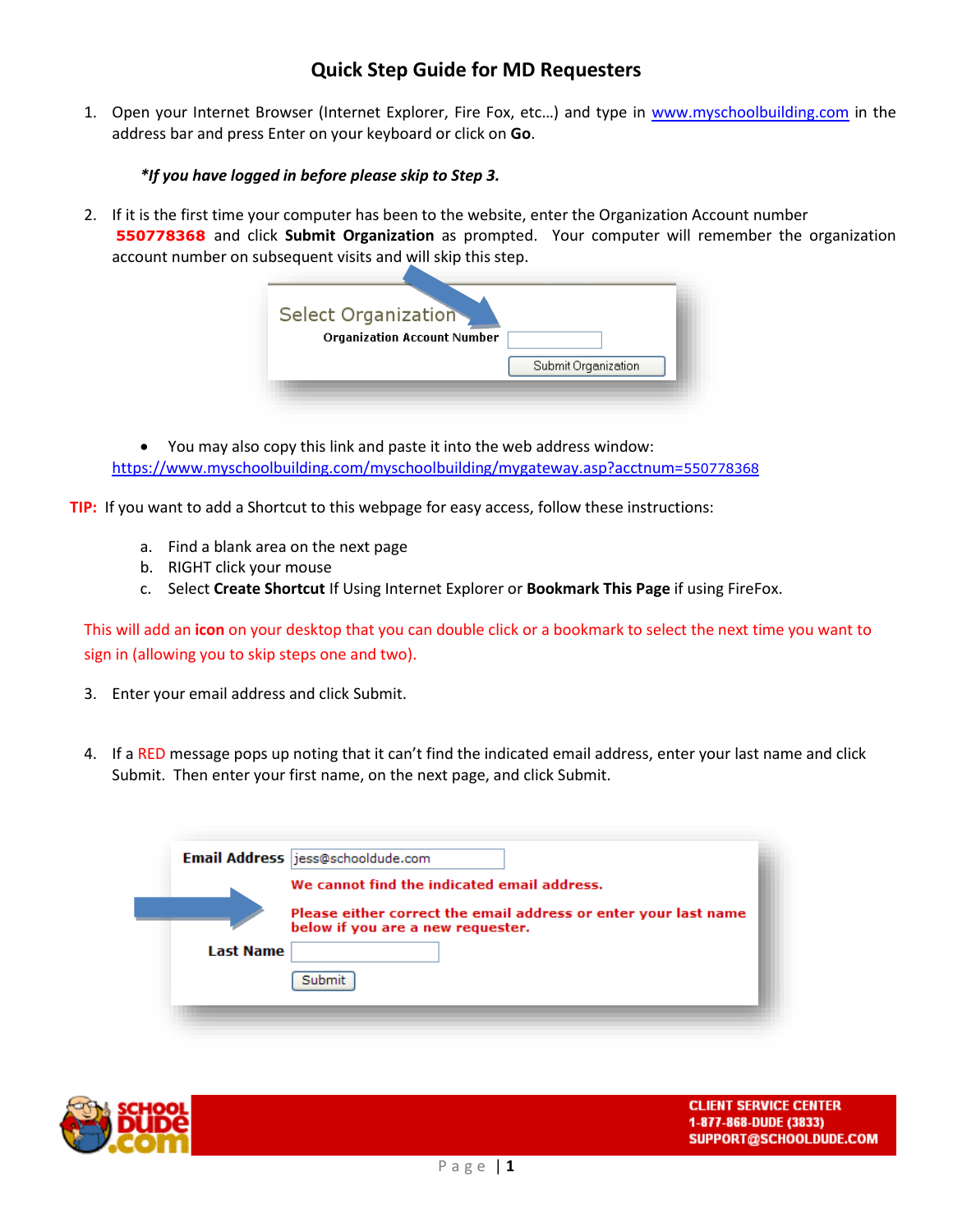## **Filling out the Request Form:**

### **NOTE: ANY FIELD MARKED WITH IS A REQUIRED FIELD**

■ *Step 1:* This will be filled in with your information from the email address you entered at the sign in screen.

■ Step 2: Click on the drop down arrow and highlight a **Location** that you want the work to be done and click the mouse.

- Follow the same steps for *Building* and *Area* \**if selections are available*.
- Also be sure to type in your **Area description or Room #.**

|  | <b>First Name</b>                                            | <b>Last Name</b> | Email                                          |
|--|--------------------------------------------------------------|------------------|------------------------------------------------|
|  | Walter                                                       | Dude             | walter@smtp.schooldude.com                     |
|  | Phone $\Box$                                                 | Pager            | <b>Mobile Phone</b>                            |
|  | Step 2 Location $\sqrt{ }$<br>Pacific Tech - North Shore Cam |                  |                                                |
|  | <b>Building</b>                                              |                  |                                                |
|  | Robotics Bldg.                                               | ▼                |                                                |
|  | Area                                                         |                  | <mark>→</mark> Area/Room Number <mark>√</mark> |
|  | 3rd Floor                                                    |                  | Lab 337                                        |

*Step 3:* Select the icon that best describes your problem and click on it.

| <b>Maintenance Help Desk:</b><br>Click here for Maintenance Emergency Contacts | Click on the problem type below that best describes your issue. |                              |                 |
|--------------------------------------------------------------------------------|-----------------------------------------------------------------|------------------------------|-----------------|
| Alarm                                                                          | Appliance<br>Repair                                             | $\mathcal{L}$ Asphalt        | Athletic Fields |
| Bleachers                                                                      | Boiler                                                          | <sub>v</sub> : Burglar Alarm | Carpentry       |
|                                                                                |                                                                 |                              |                 |

*Step 4:* Type in your description of the problem

Optional steps that may appear on your page:

*Next Step:* Type in the best time for a technician to come by *if available*

*Next Step:* Click on the drop down arrow and select a purpose code *if available*

*Next Step:* Use calendar to select a date for when you would like the work to be completed *if available*

*Next Step:* Click the Attach New File link to attach a photo or document detailing the issue *if available*

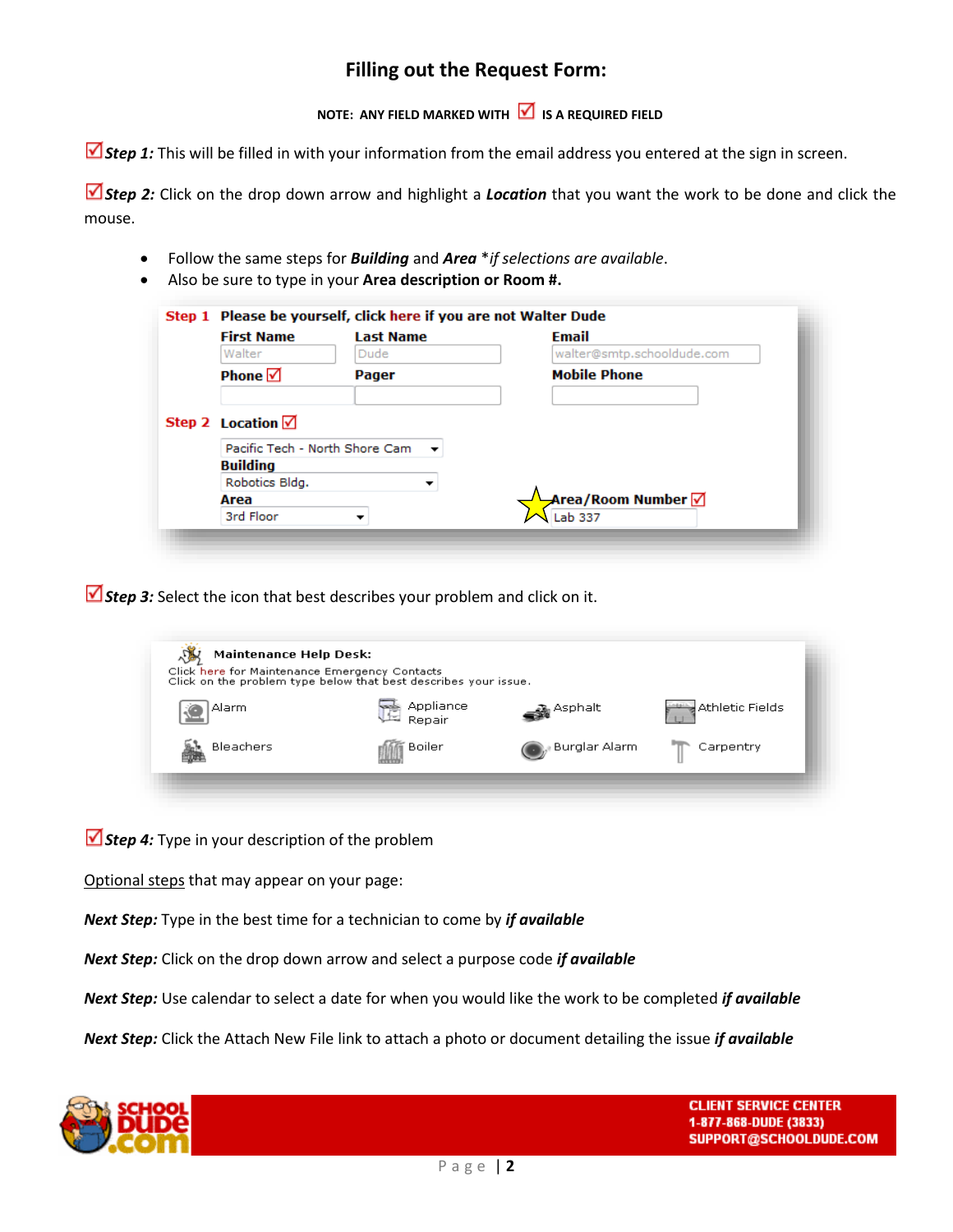| Step 5 | <b>Time Available for Maintenance</b>                                                                                     |
|--------|---------------------------------------------------------------------------------------------------------------------------|
| Step 6 | <b>Purpose</b><br>-- Select Purpose --<br>$\checkmark$                                                                    |
| Step 7 | <b>Requested Completion Date</b><br>▦                                                                                     |
|        | (A valid date is required. Text is not accepted, but you may leave it blank. Click here for assistance in date<br>entry.) |
| Step 8 | <b>Attachment</b><br>Attach New File (Maximum allowed is two attachments with a size of 3MB or less per file.)            |

*Next Step:* Type in the submittal password of: **foxborough**

*Last Step:* Click submit

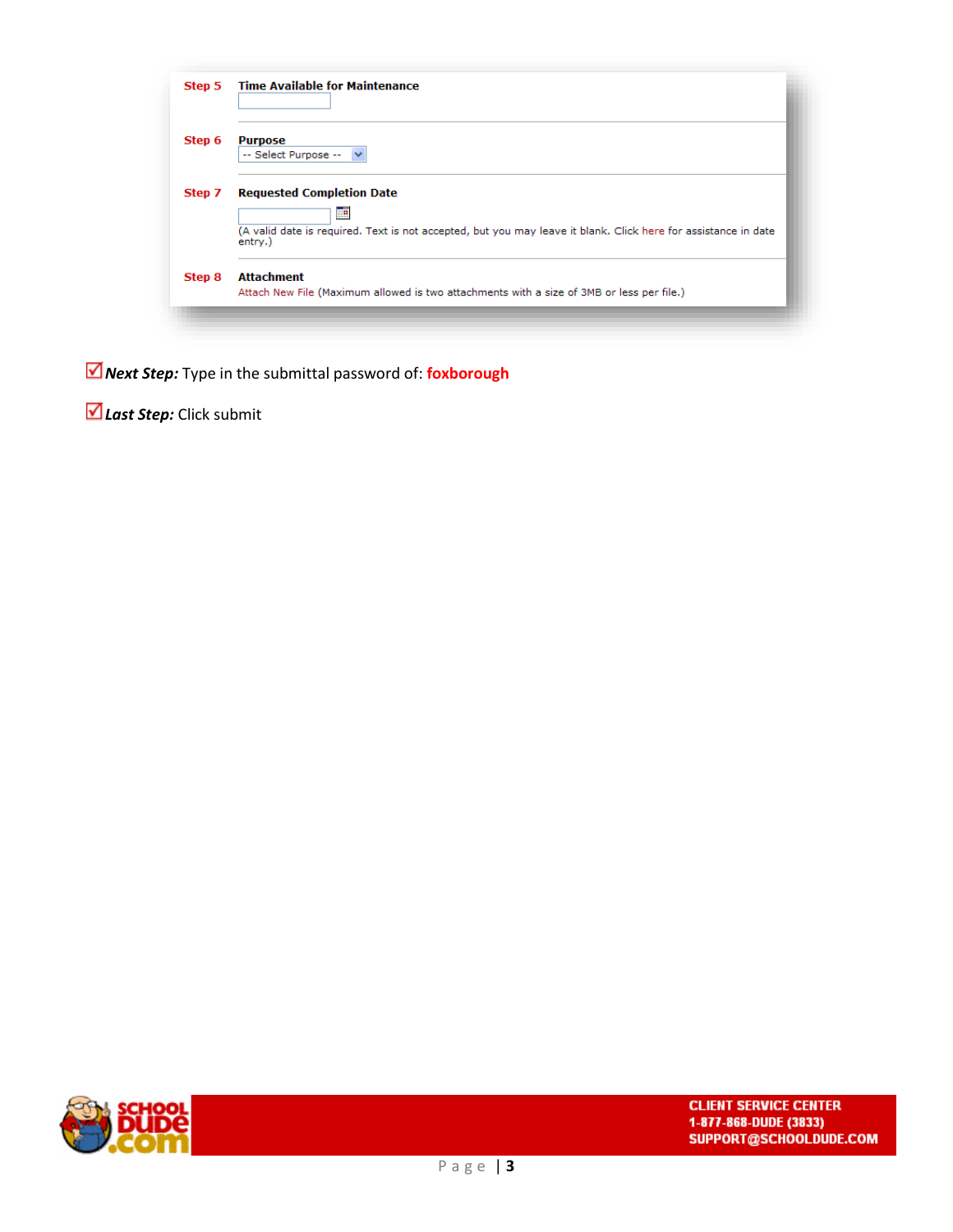# **My Request Tab**

After you click submit on the request form, the screen will refresh to the *My Request* Tab.

|                                         | My Work Requests   My Schedule Requests  <br>My Work Requests                                                               | Note: Once the request is assigned to someone for approval, you no longer  |                                          | <b>Request Totals</b><br>14Complete |
|-----------------------------------------|-----------------------------------------------------------------------------------------------------------------------------|----------------------------------------------------------------------------|------------------------------------------|-------------------------------------|
|                                         | send email and request changes on your request.                                                                             | can edit the request. You can click on the current assigned person name to |                                          |                                     |
| Search for "                            |                                                                                                                             |                                                                            |                                          |                                     |
| Search this results for:                |                                                                                                                             | (GO) Show All                                                              |                                          |                                     |
| $1 - 10$ of total $71$ listed           |                                                                                                                             |                                                                            |                                          |                                     |
|                                         |                                                                                                                             |                                                                            | Previous 10 Next 10<br><b>O</b> Complete |                                     |
| $\Box$ Status<br><b>MArea</b>           | <b>□Location</b><br>$\Box$ Building                                                                                         | <b>□Action Taken</b><br><b>□Request Date</b>                               | <b>Date</b>                              |                                     |
| <b>DArea</b>                            | <b>OD</b> Description                                                                                                       | $\blacksquare$ Type                                                        |                                          |                                     |
| <b>Number</b><br>$\blacksquare$ Purpose |                                                                                                                             |                                                                            |                                          |                                     |
| Complete                                | Maintenance Facility                                                                                                        | No Action Note                                                             | 11/19/2004                               |                                     |
| General<br>Maintenance                  | 3171 Please move<br>box and roll of<br>blueprints to war<br>room. Get key from<br>Frank or Jill. It may<br>take 2 people to | 11/18/2004                                                                 |                                          |                                     |
|                                         | carry these.                                                                                                                |                                                                            |                                          |                                     |

On this screen you will see up-to-date information on your request including:

- Status
- work order number for referencing
- The date you requested the work
- Any Action Taken notes added by the technician on the progress of the work order
- And a Completion Date once the work has been completed

#### TIPS:

- A. In the Request Totals section (on the right hand side of the above screen), you can click on the number next to the status description to see all request marked with that status.
- B. You can search for any work order request by typing in a key word in the **Search** box and clicking on **GO.** This will pull up any of your requests with that word in it. (Ex: keys would pull up any request dealing with keys).
- C. Click on the **Work Request** Tab to input a new request.